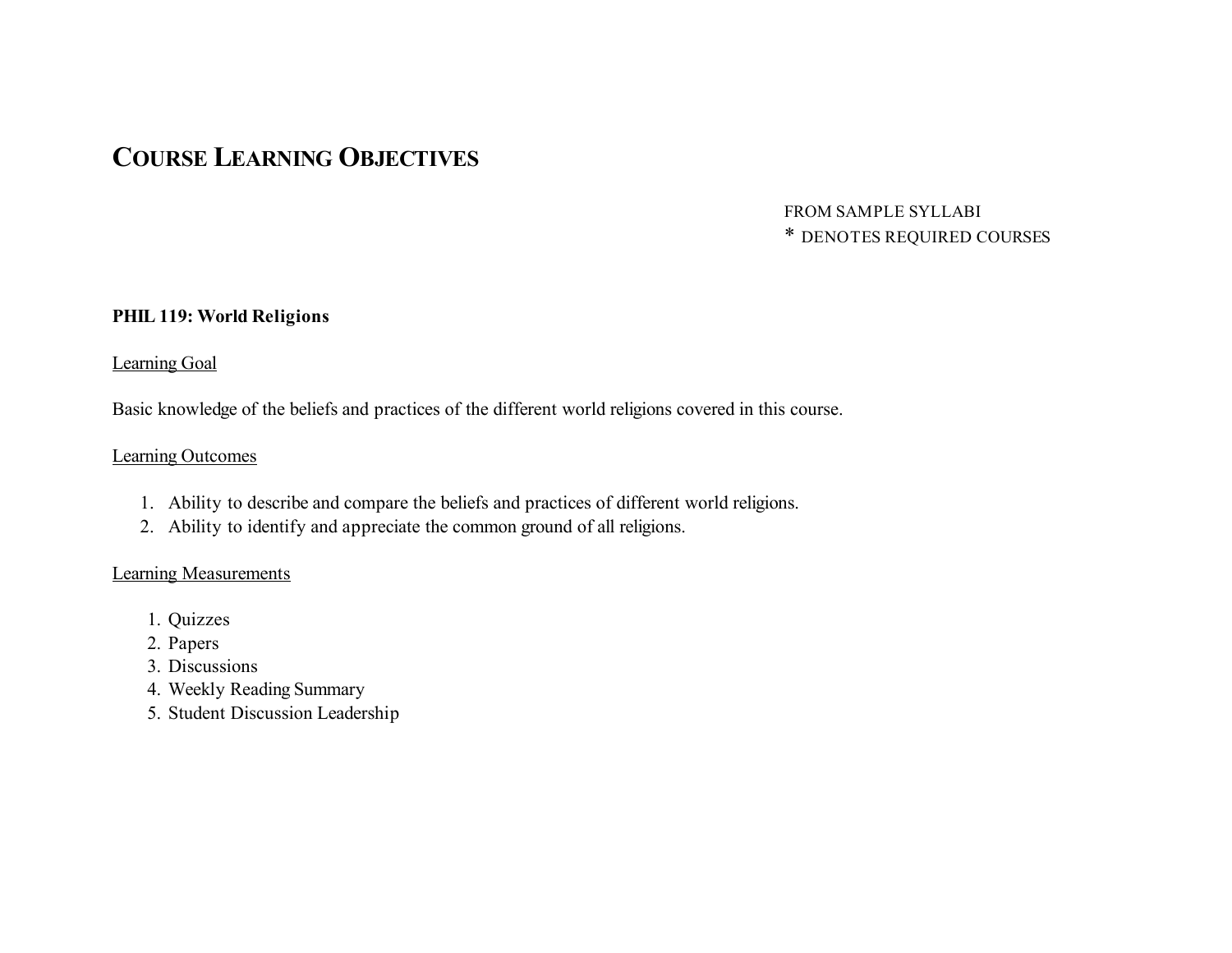## **PHIL 120: Introduction to Philosophy: The Big Questions**

## Learning Goal

Knowledge of basic concepts and theories in philosophy.

## Learning Outcomes

- 1. Ability to identify and critically evaluate philosophical arguments made by others.
- 2. Ability to construct one's own philosophical arguments and defend them from criticism, both orally and in writing.
- 3. Ability to explain and analyze the key philosophical concepts of determinism, free will, the existence of God, personality identity, skepticism, and ethics.

- 1. In-class discussion, in which students learn to evaluate and offer philosophical arguments.
- 2. Papers to measure the ability to evaluate, construct, and defend philosophical arguments.
- 3. Quizzes (announced and unannounced) to measure recall of key philosophical concepts.
- 4. Tests to evaluate comprehensive knowledge of philosophical ideas and the ability to reason effectively about them.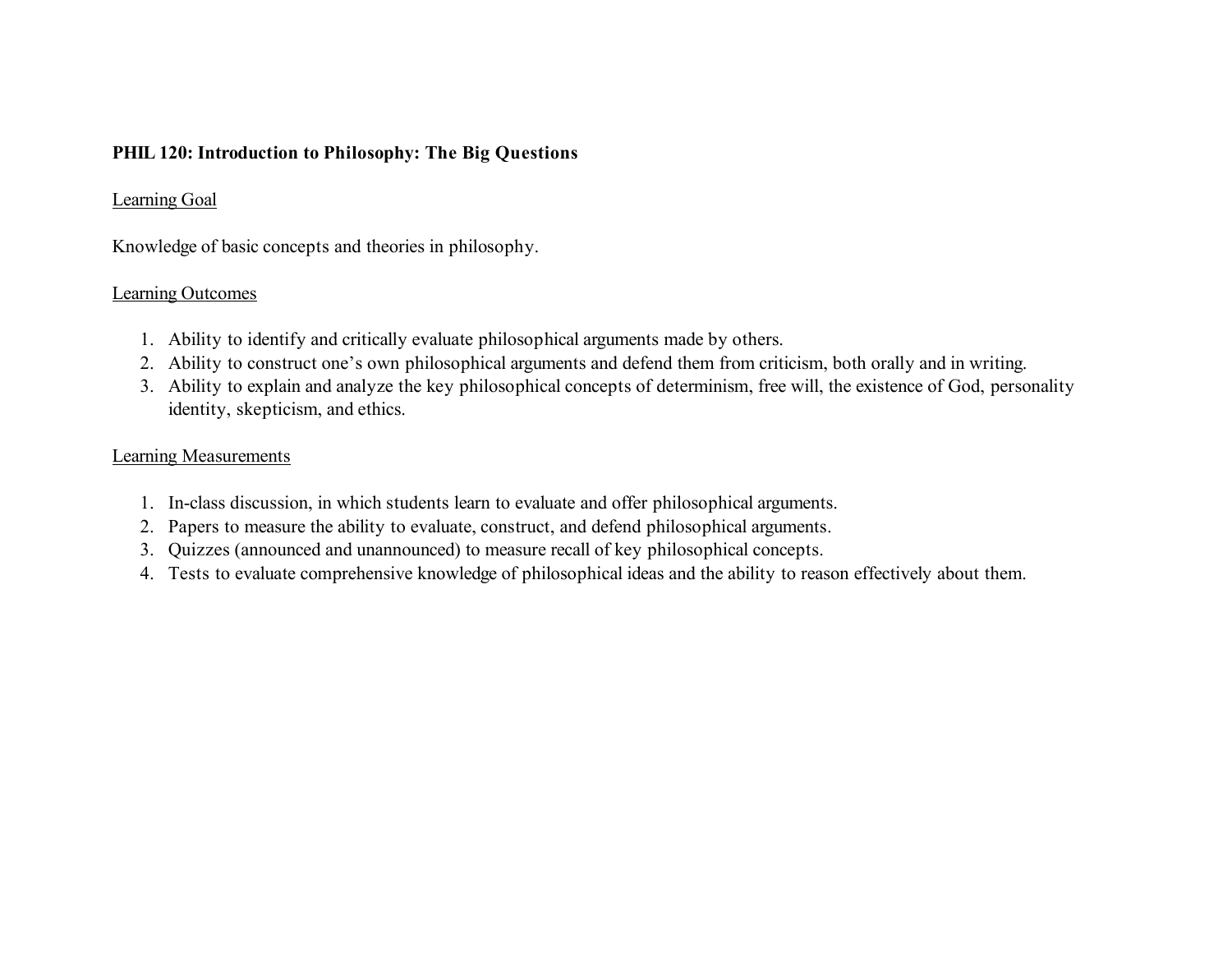## **PHIL 121: Philosophy of Religion**

#### Learning Goal

Basic knowledge of the main philosophical issues, positions, and arguments concerning religion.

#### Learning Outcomes

- 1. Ability to explain and analyze the main issues, concepts, positions, and arguments of philosophy of religion.
- 2. Ability to critically evaluate the main philosophical positions and arguments.

- 1. Quizzes
- 2. Papers
- 3. Discussions
- 4. Weekly Reading Summaries
- 5. Student Discussion Leadership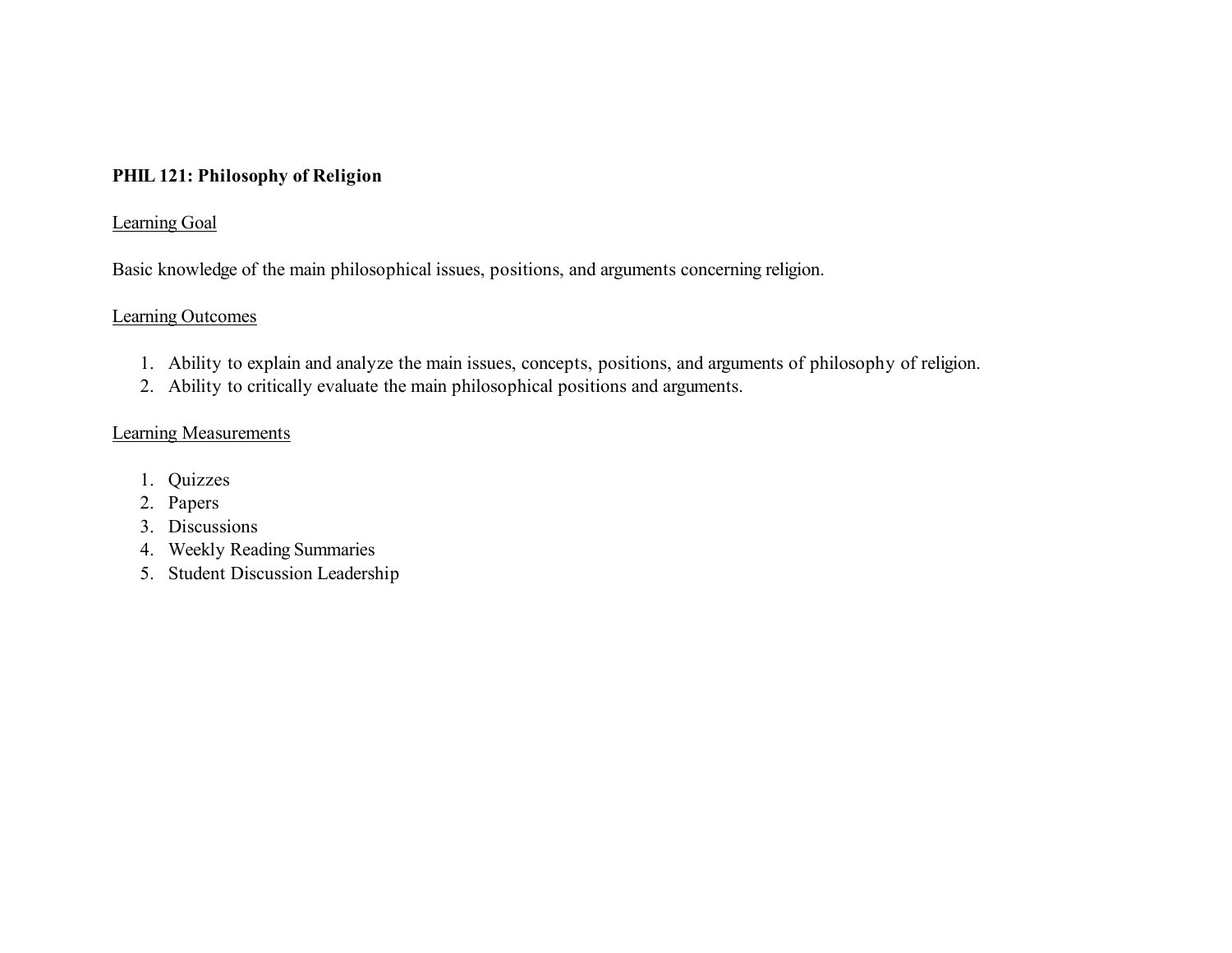## **PHIL 122: Critical Thinking \***

#### Learning Goal

 Knowledge of the theory and standard methods of analysis and evaluation in critical thinking (or informal logic: the study of arguments in ordinary discourse).

#### Learning Outcomes

By the end of this course, you should be able to use the methods of informal logic to:

- 1. Identify different types of claims, issues, and arguments (and their components);
- 2. Evaluate claims, issues and arguments, and identify mistakes in reasoning; and
- 3. Prove the validity or invalidity of arguments in ordinary discourse.

- In-class exercises
- Exams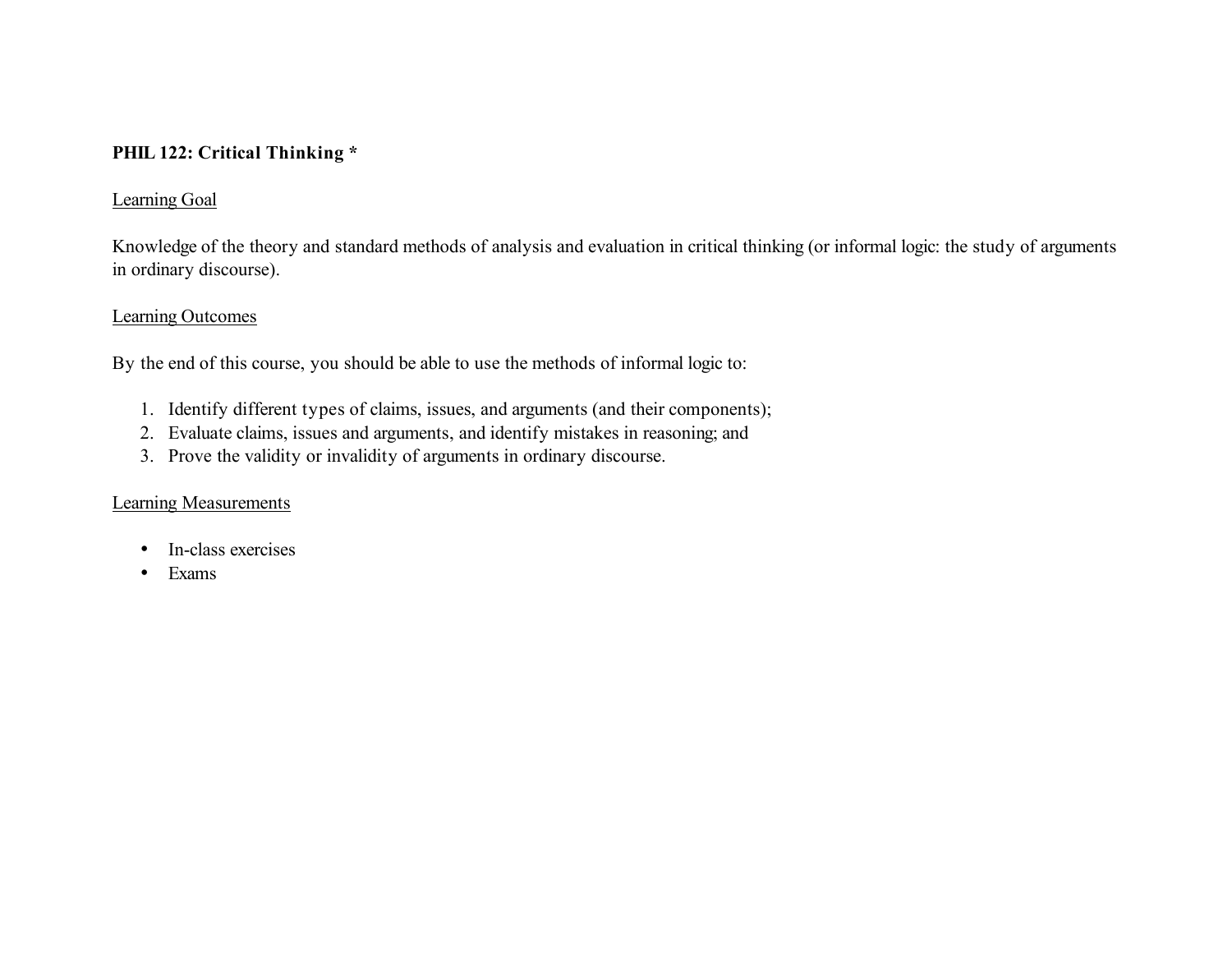## **PHIL 123: Symbolic Logic\***

## Learning Goal

Knowledge of the principles and standard methods of analysis and evaluation in mathematical logic.

## Learning Outcomes

By the end of this course, you should be able to use the methods of mathematical logic to:

- 1. Identify different types of arguments as well as their premises and conclusions;
- 2. Evaluate arguments and identify mistakes in reasoning; and
- 3. Prove the validity or invalidity of arguments.

- In-class exercises
- Exams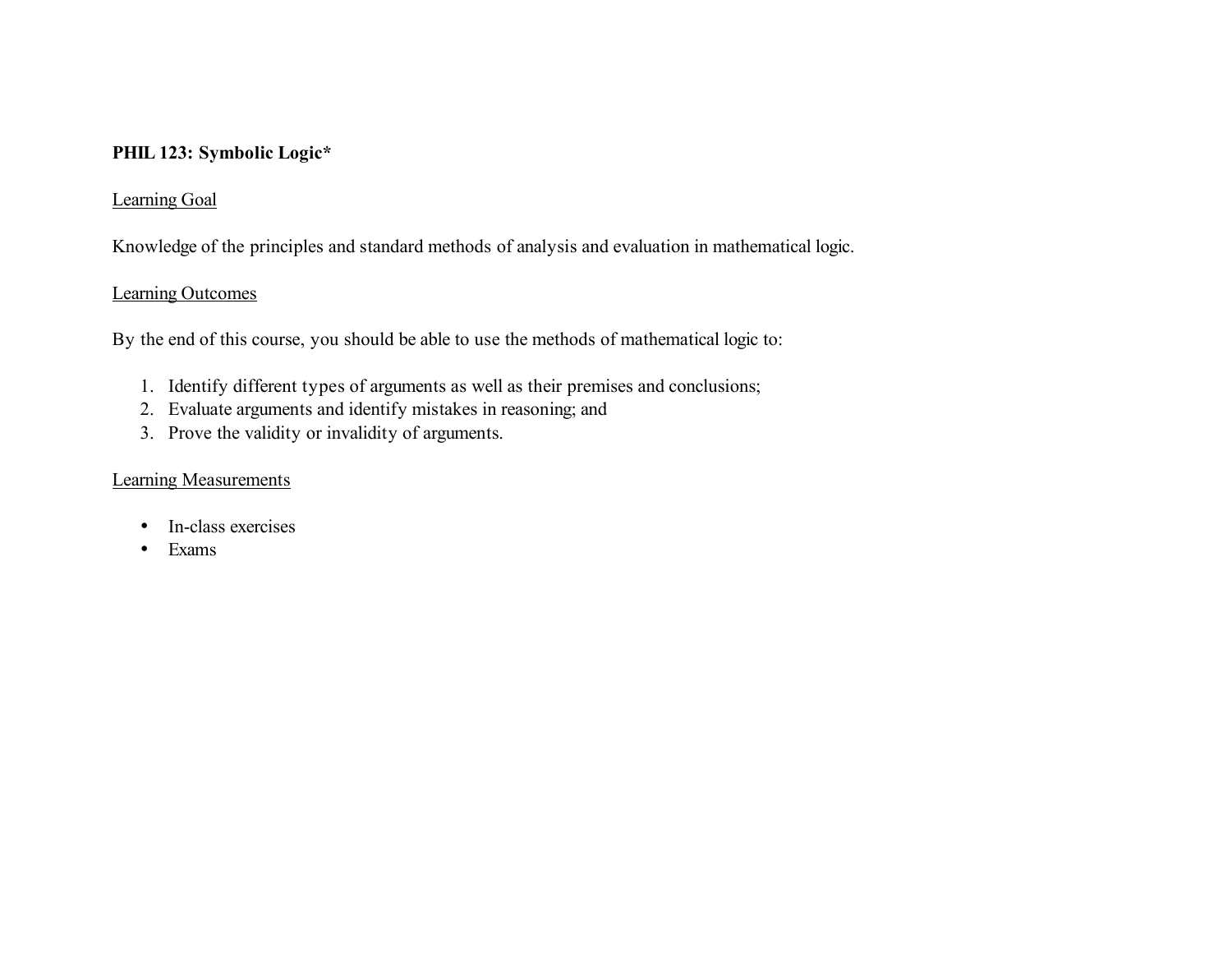## **PHIL 130: Ethics\***

#### Learning Goal

To achieve knowledge of a variety of ethical theories.

#### Learning Outcomes

By the end of this course, you should be able to:

- 1. Describe an ethical theory and its rationale;
- 2. Explain the meaning of key ethical issues, concepts or principles; and
- 3. Compare or evaluate different ethical theories.

- Class discussions of the reading material led by the professor
- Student-led review sessions before each exam
- Exams
- Assessment criteria
	-
	-
	- o Focus
	- o Accuracy o Organization
	- o Clarity o Completeness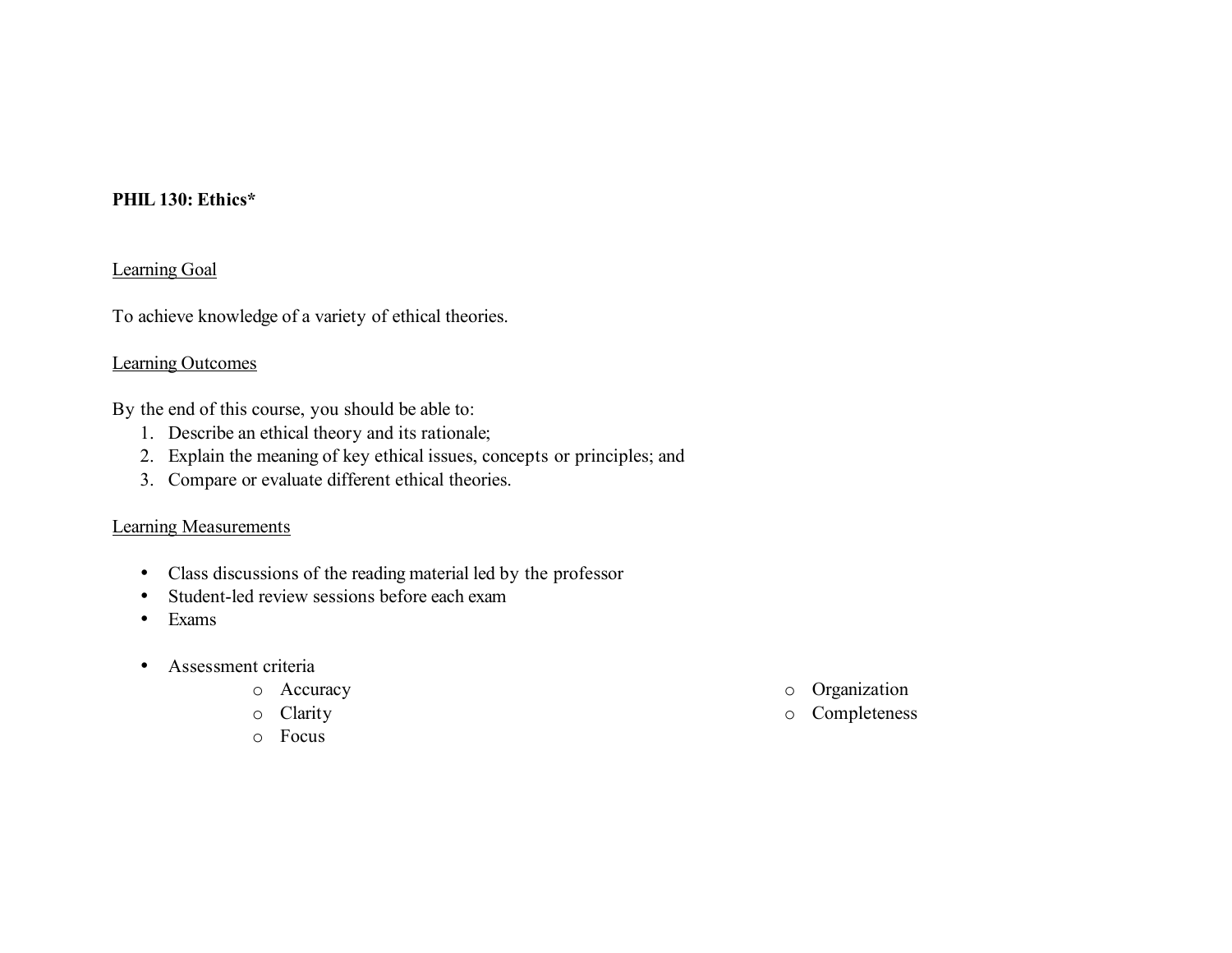## **PHIL 131: Biomedical Ethics**

#### Learning Goal

 Working knowledge of basic ethical theories and philosophical concepts used in the process of ethical decision making in the field of biomedical ethics.

#### Learning Outcomes

- 1. Ability to explain and apply principle [Kantian], utilitarian, and virtue ethics.
- 2. Development of critical and analytical skills associated with understanding particular ethical dilemmas in context.
- 3. Ability to explain and apply core philosophical concepts used in biomedical ethical decision-making.
- 4. Ability to evaluate claims, issues and arguments, and identify mistakes in reasoning.

- 1. In-class group exercises in which students apply ethical theories to biomedical ethical problems.
- 2. Readings summaries measure ability to identify, comprehend, and summarize key philosophical concepts and arguments made by an author.
- 3. Tests measure ability to identify and comprehend philosophical concepts used in biomedical ethics, ability to apply theories and concepts to particular cases, and ability to provide critical assessment of arguments.
- 4. Paper measures ability to summarize, critically evaluate, and construct arguments.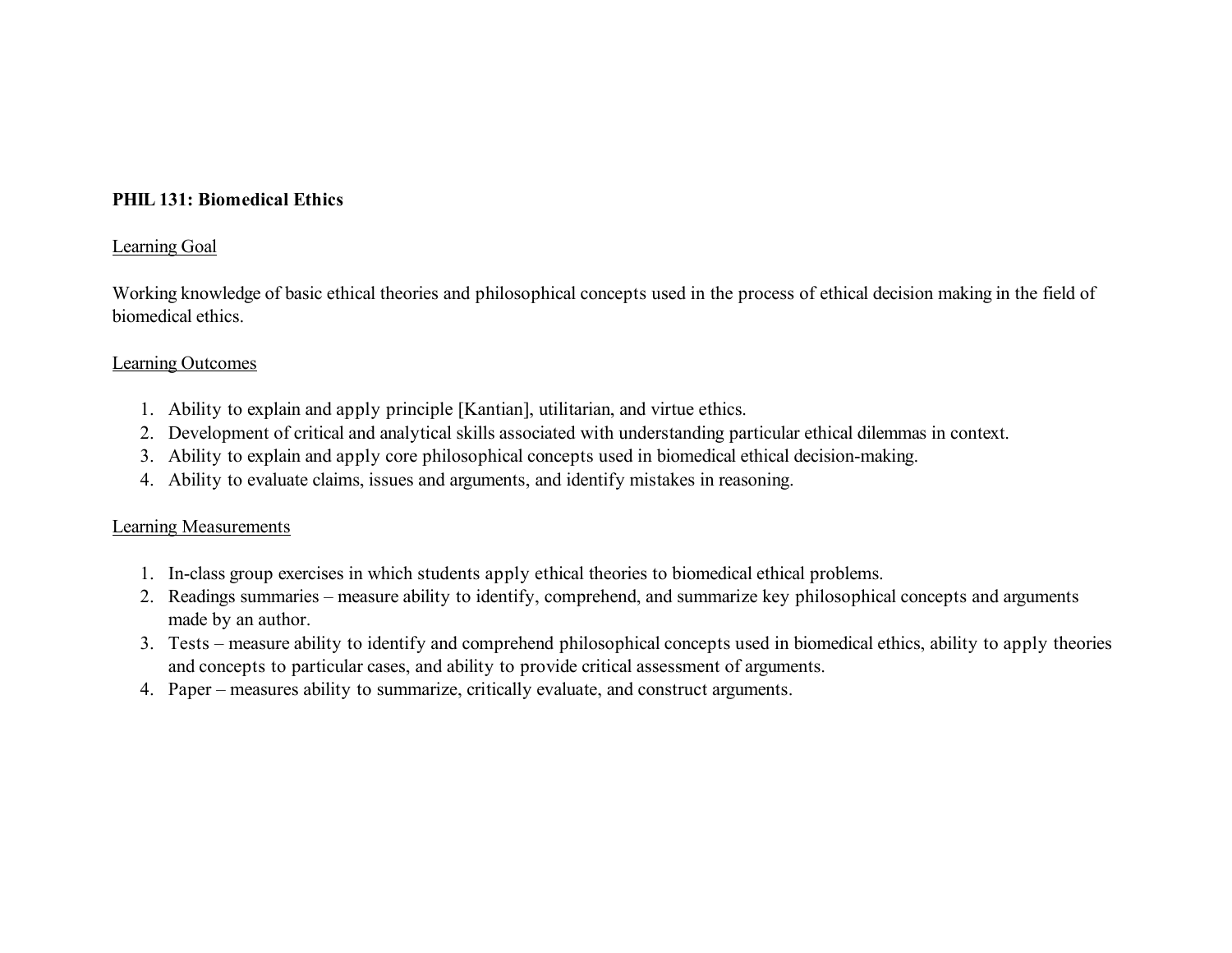## **PHIL 132: Philosophy and the Arts**

## Learning Goal

Basic knowledge of the main philosophical issues, theories, and arguments concerning art.

## Learning Outcomes

- 1. Ability to explain and analyze the key philosophical issues, concepts, and theories concerning art.
- 2. Ability to evaluate philosophical arguments and theories of art critically.

- 1. Quizzes
- 2. Papers
- 3. Discussions
- 4. Weekly Reading Summary
- 5. Student discussion leadership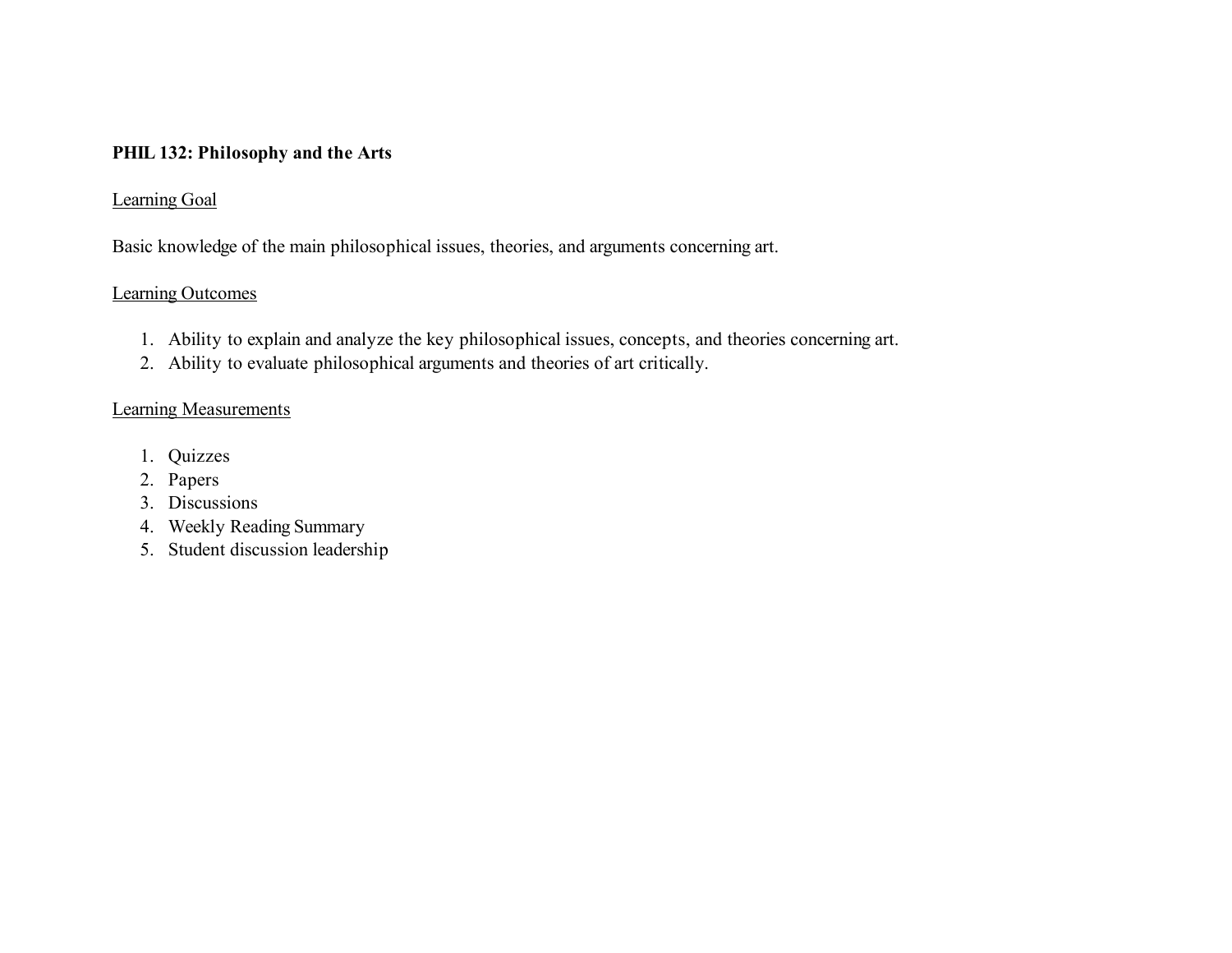## **PHIL 133: Asian Philosophy**

## Learning Goals

Basic knowledge of philosophical issues, concepts, positions, and arguments in Asian philosophies covered in this course.

#### Learning Outcomes

- 1. Ability to describe, explain, and compare main philosophical concepts and positions in Asian philosophies.
- 2. Ability to critically evaluate and appreciate philosophical positions and arguments.

- 1. Quizzes
- 2. Papers
- 3. Discussions
- 4. Weekly Reading Summary
- 5. Student discussion leadership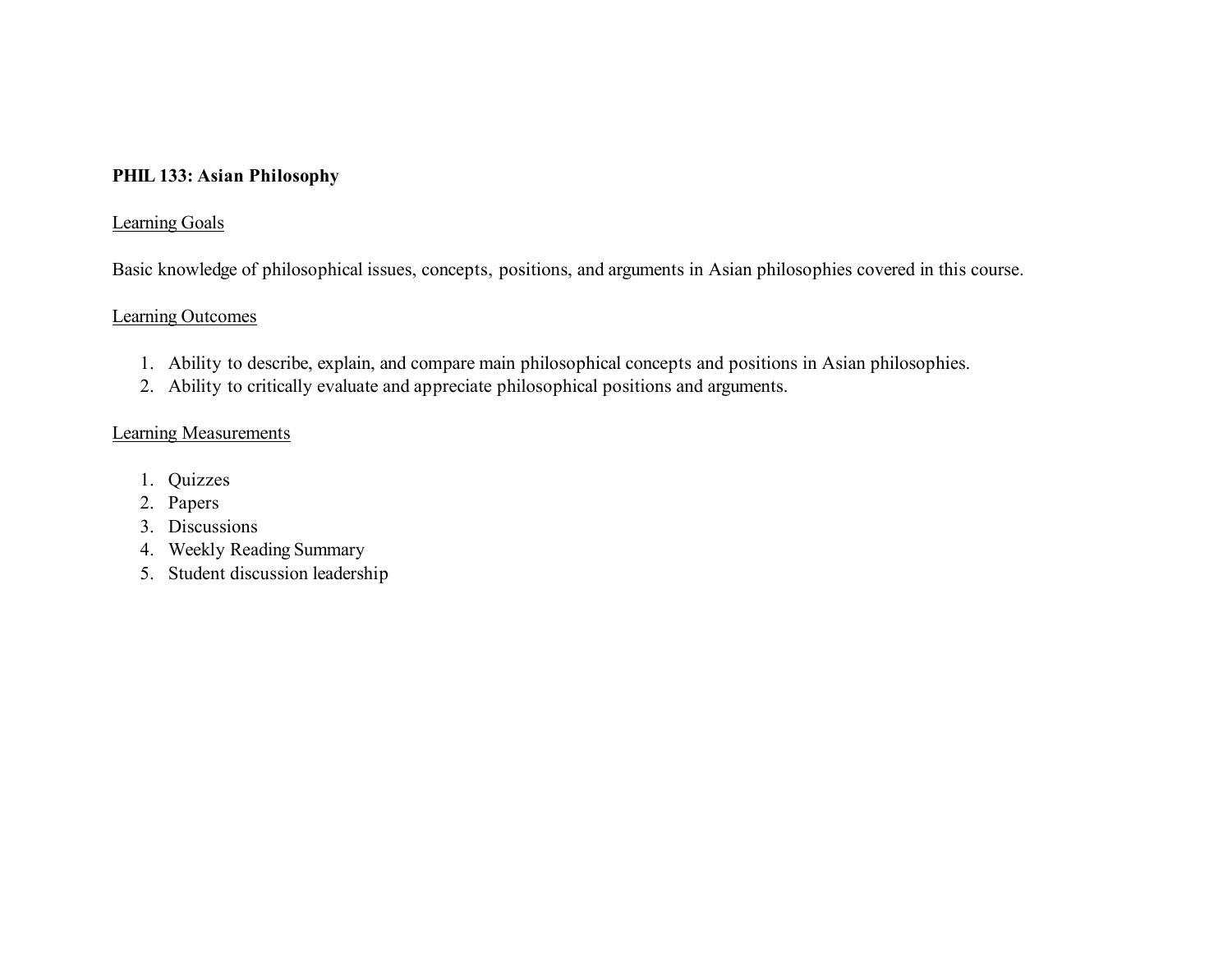#### **PHIL 136: Philosophy of Human Nature**

#### Learning Goal

Basic knowledge of the key issues, concepts, and theories of human nature.

#### Learning Outcomes

- 1. Ability to explain and analyze key issues, concepts, and theories in philosophy of human nature.
- 2. Ability to describe, explain, and compare different philosophical theories and arguments.
- 3. Ability to critically evaluate philosophical arguments and theories of human nature

- 1. Quizzes
- 2. Papers
- 3. Reading Summaries
- 4. Discussions
- 5. Student Discussion Leadership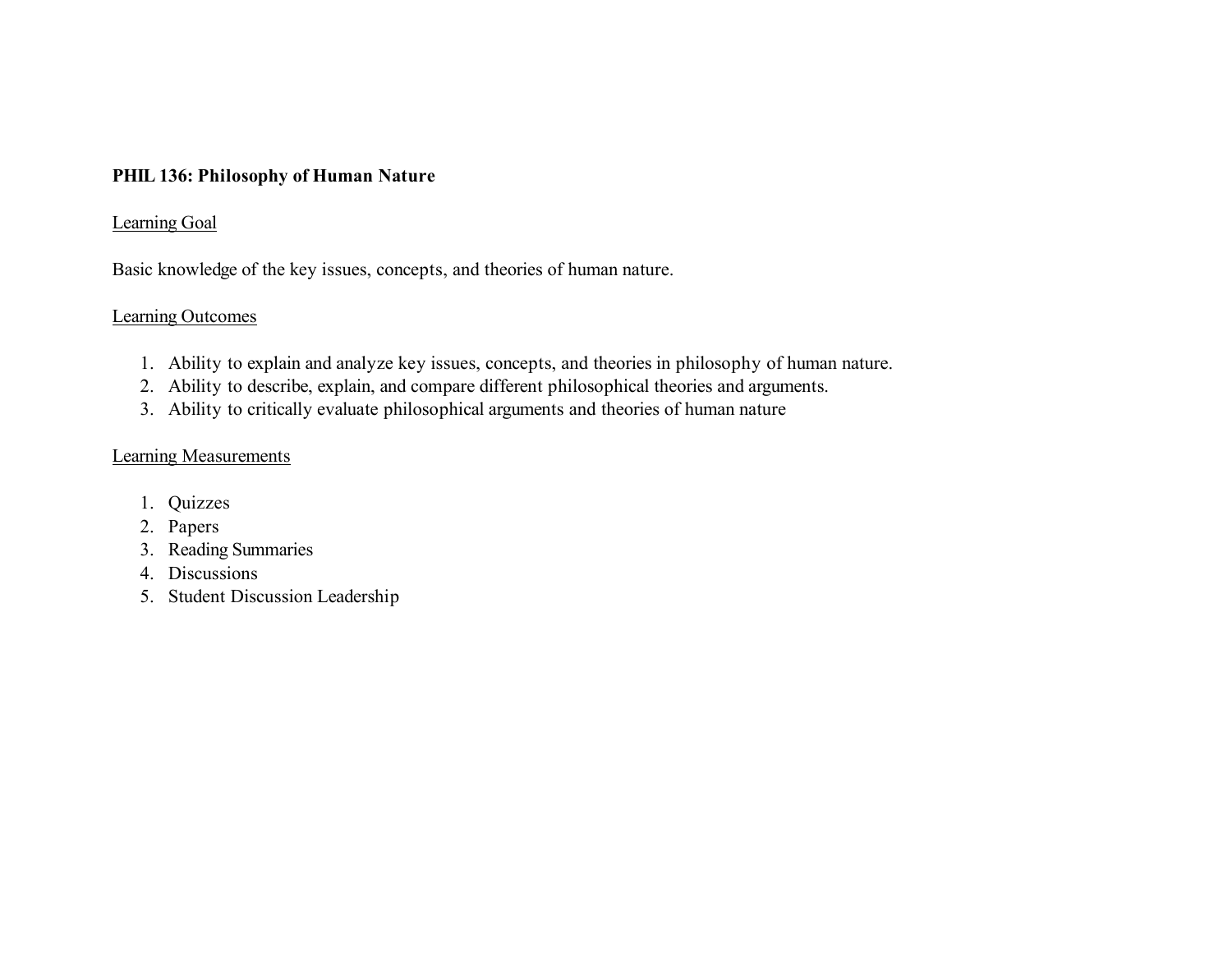#### **PHIL 139: Environmental Ethics**

#### Learning Goal

 Working knowledge of basic ethical theories and philosophical concepts used in the process of ethical decision making in the field of environmental ethics.

#### Learning Outcomes

- 1. Ability to explain and apply principle [Kant and Rawls], utilitarian, and virtue ethics.
- 2. Ability to explain and analyze selected philosophical concepts of nature and of property.
- 3. Development of critical and analytical skills associated with understanding particular ethical dilemmas in context.
- 4. Ability to apply philosophical concepts used in environmental ethical decision-making.
- 5. Ability to evaluate claims, issues and arguments, and identify mistakes in reasoning.

- 1. In-class group exercises in which students apply ethical theories to environmental ethical problems.
- 2. Readings summaries measure ability to identify, comprehend, and summarize key philosophical concepts and arguments made by an author.
- 3. Tests measure ability to identify and comprehend philosophical concepts used in environmental ethics, ability to apply theories and concepts to particular cases, and ability to provide critical assessment of arguments.
- 4. Papers measures ability to summarize, critically evaluate, and construct arguments.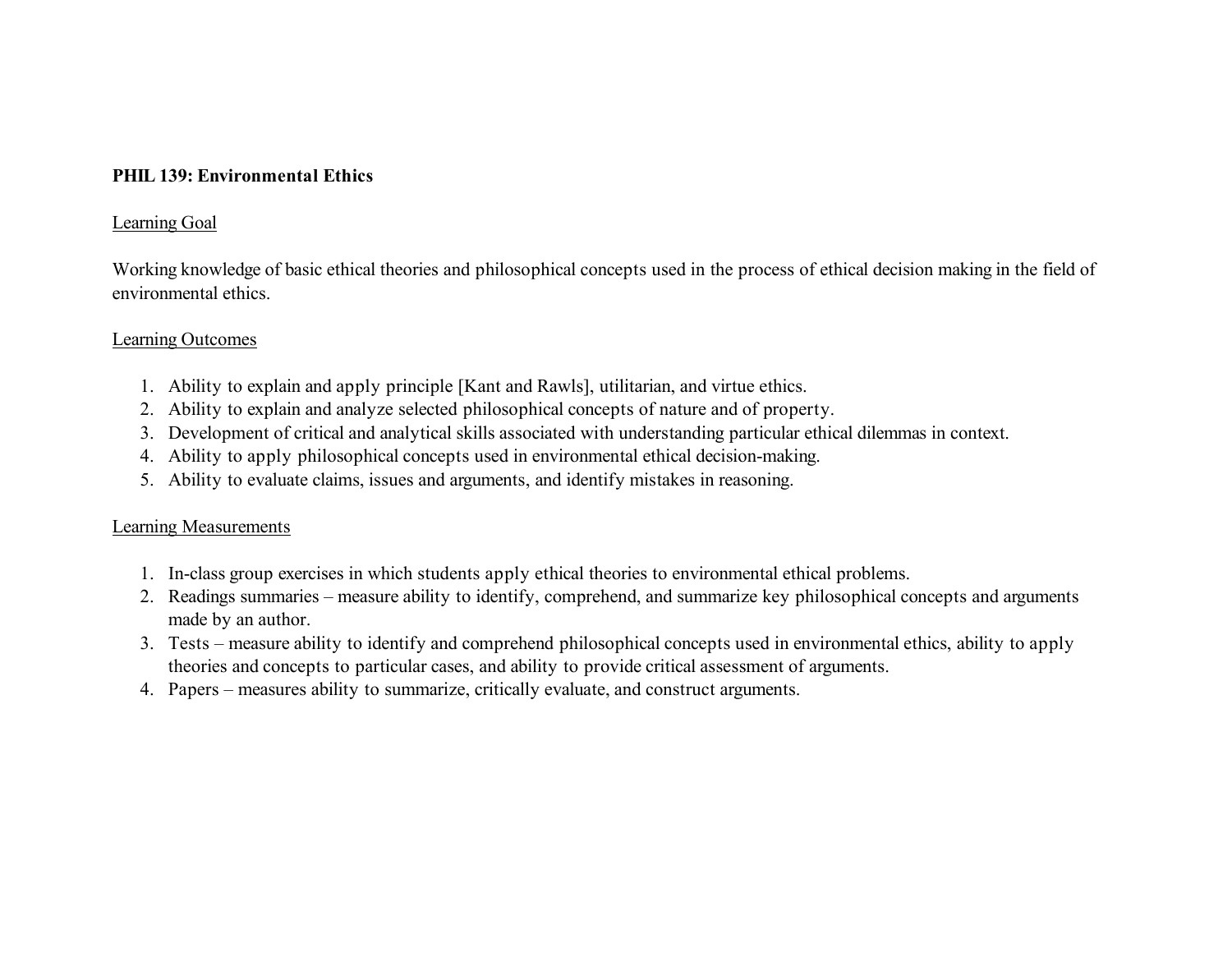#### **PHIL 152: Philosophy through Literature and Film**

#### Learning Goal

Basic knowledge of philosophical concepts through the contexts of film and literature.

#### Learning Outcomes

- 1. Ability to explain and analyze key philosophical concepts of skepticism, determinism, free will, fatalism, moral theory, personal identity, the existence of God, the mind/body problem, and existentialism.
- 2. Development of critical and analytical skills associated with identifying and understanding philosophical concepts in multiple media.
- 3. Ability to identify and appreciate philosophical issues in popular culture.

- 1. In-class discussion, in which students learn to evaluate and offer philosophical arguments.
- 2. Papers to measure the ability to evaluate, construct, and defend philosophical arguments.
- 3. Quizzes (announced and unannounced) to measure recall of key philosophical concepts.
- 4. Tests to evaluate comprehensive knowledge of philosophical ideas and the ability to reason effectively about them.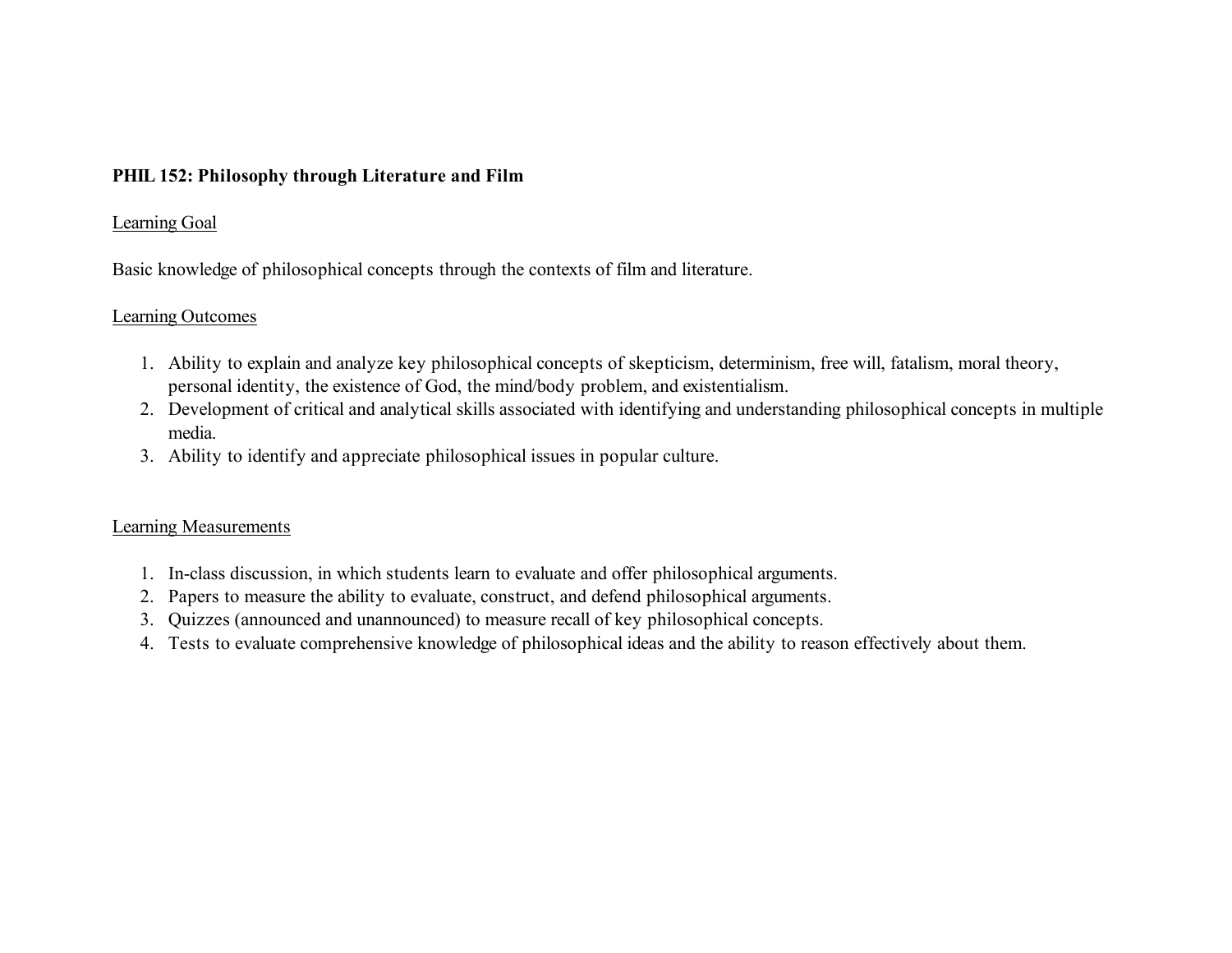## **PHIL 225: Ethical, Legal, and Social Issues in Information Technology**

## Learning Goal

 Working knowledge of basic ethical theories and philosophical concepts used in the process of ethical decision making in the field of information technology.<br>Learning Outcomes

- 1. Ability to explain and apply principle [Kant and Rawls], utilitarian, and virtue ethics.
- 2. Ability to explain and apply philosophical and legal concepts of privacy and property rights.
- 3. Development of critical and analytical skills associated with understanding particular ethical dilemmas in context.
- 4. Ability to apply core philosophical concepts used in ethical decision-making related to information technology.
- 5. Ability to evaluate claims, issues and arguments, and identify mistakes in reasoning.

- 1. In-class group exercises in which students apply ethical theories to ethical problems related to information technology.
- 2. Readings summaries measure ability to identify, comprehend, and summarize key philosophical concepts and arguments made by an author.
- 3. Tests measure ability to identify and comprehend philosophical concepts used in information technology ethics, ability to apply theories and concepts to particular cases, and ability to provide critical assessment of arguments.
- 4. Papers measures ability to summarize, critically evaluate, and construct arguments.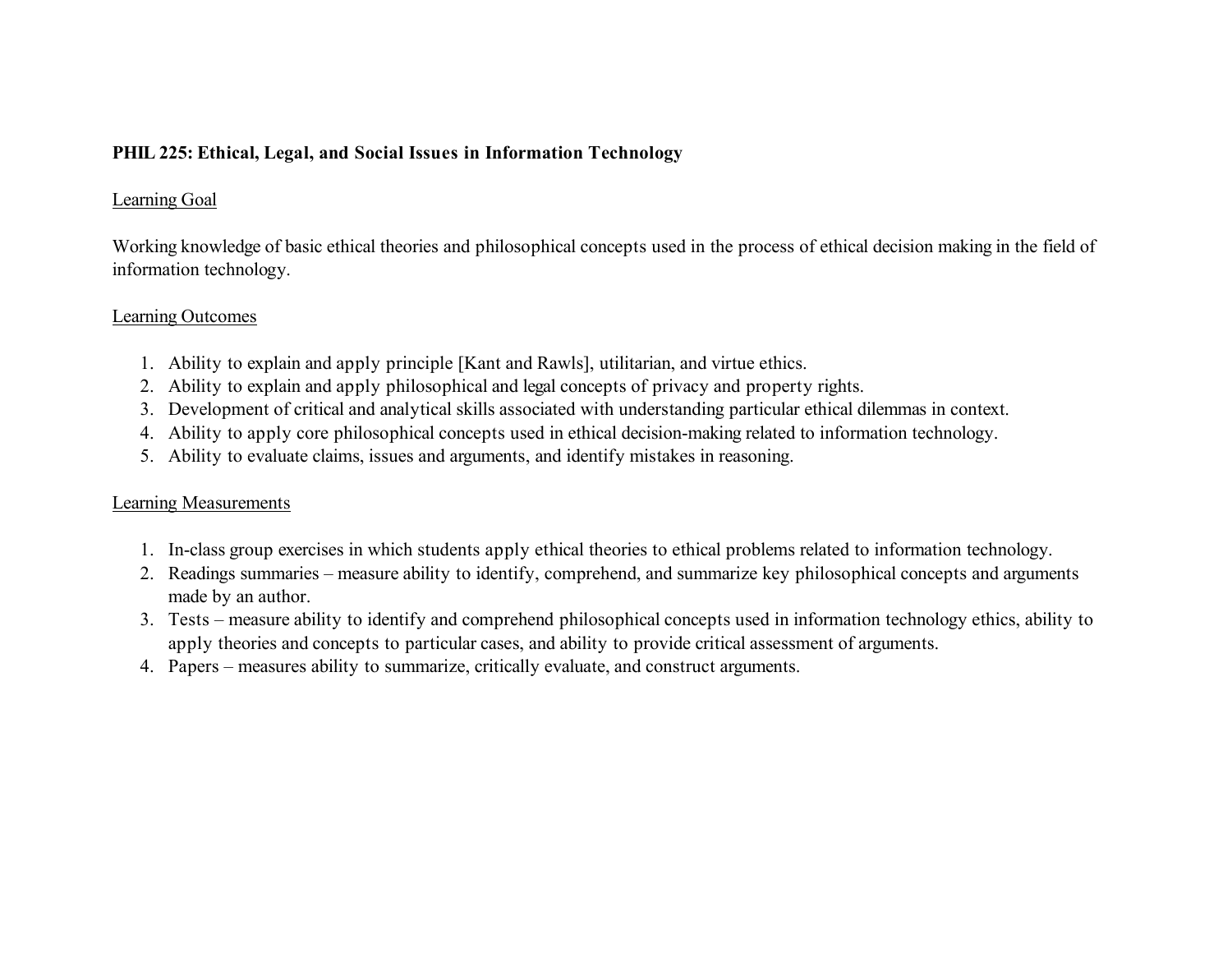## **PHIL/POLS 232: Theories of Justice**

#### Learning Goal

 Knowledge of selected classic and contemporary theories of justice, including the nature of justice, the relationship between individuals and the state, and differing conceptions of freedom, equality, and morality.

#### Learning Outcomes

- 1. Ability to explain and analyze different major theories of justice.
- 2. Ability to apply theories of justice to particular social, political, and economic issues.
- 3. Ability to explain and apply philosophical concepts used in theories of justice.
- 4. Ability to evaluate claims, issues and arguments, and identify mistakes in reasoning.

- 1. Readings summaries measure ability to identify, comprehend, and summarize key philosophical concepts and arguments made by an author.
- 2. Tests measure ability to identify and comprehend philosophical concepts and ability to provide critical assessment of arguments.
- 3. Papers measure ability to compare and contrast differing theories of justice, and ability to summarize, critically evaluate, and construct arguments.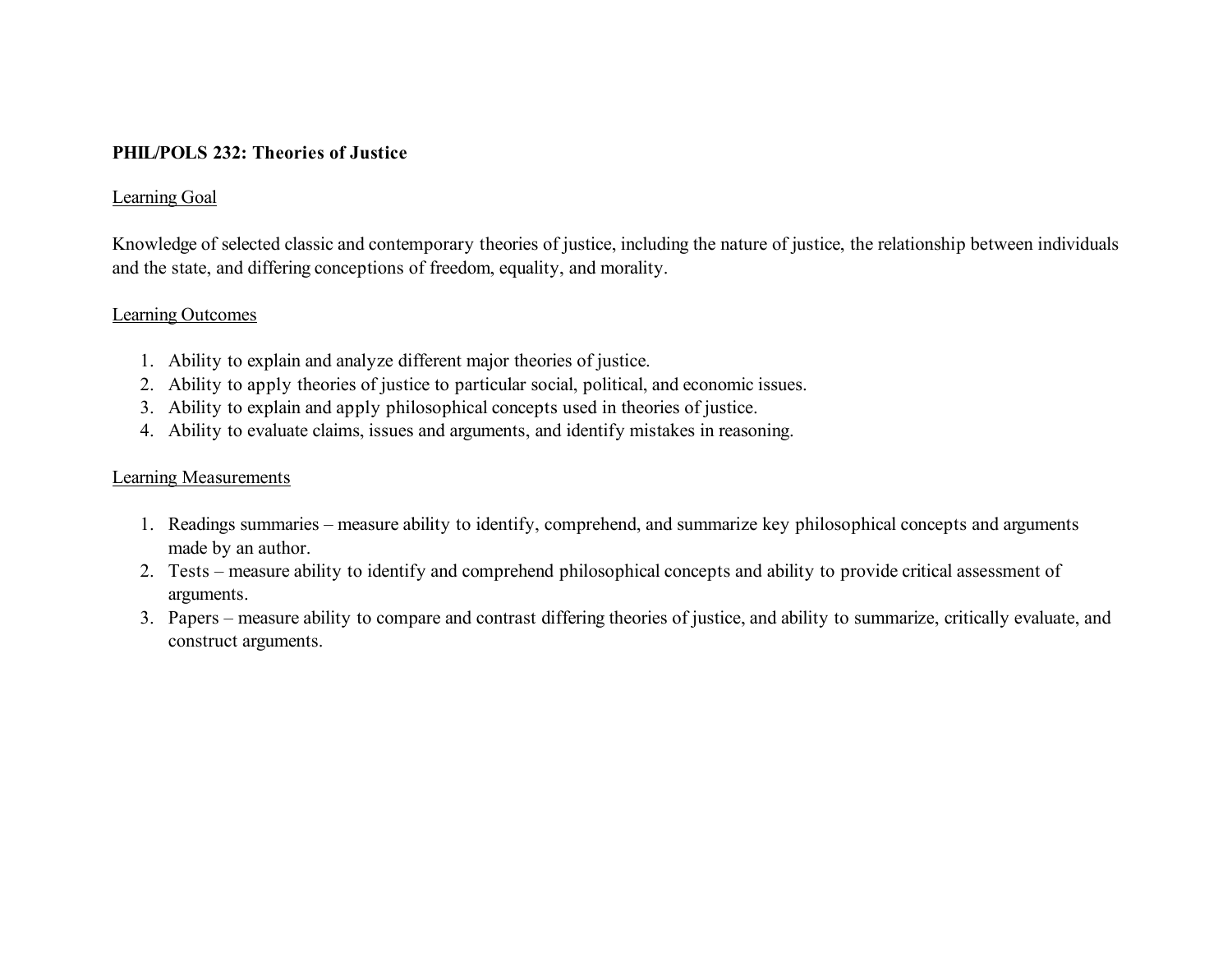## **PHIL 236: Philosophy of Language**

#### Learning Goal

Knowledge of the main problems and positions in philosophy of language (as instanced in the philosophers selected for course).

#### Learning Outcomes

By the end of this course, you should be able to:

- 1. Describe the main problems and positions in philosophy of language;
- 2. Explain the meaning of the philosophical concepts in different positions on language;
- 3. Compare and evaluate the different positions in philosophy of language.

- In-class discussions of the assigned readings led by the professor
- Student-led review sessions
- Student presentations
- Final paper on an existential theme
- Assessment criteria for all oral and written assignments

| $\mathbf{O}$ | Accuracy | Focus          | Completeness |
|--------------|----------|----------------|--------------|
| $\mathbf{O}$ | Clarity  | o Organization |              |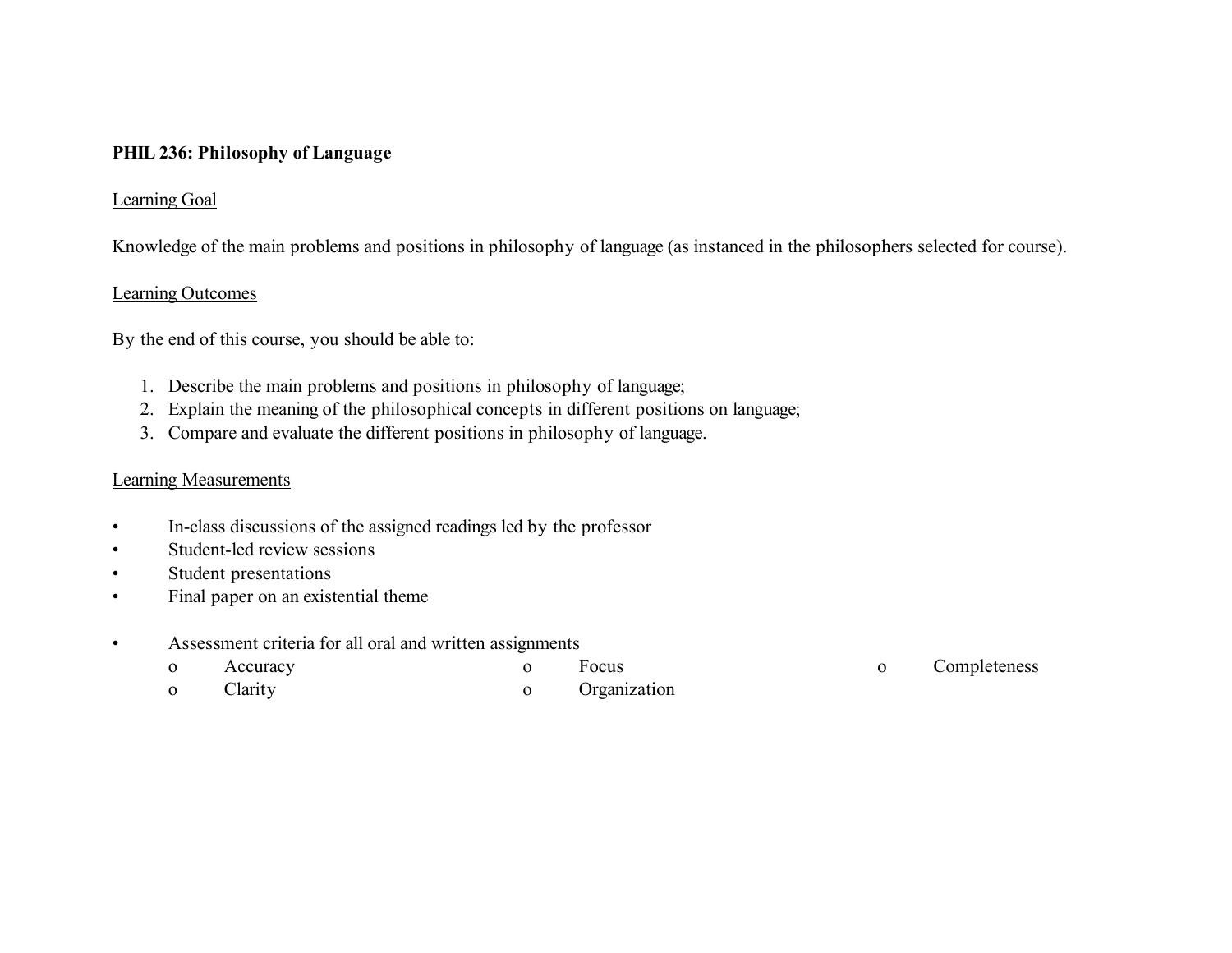## **PHIL 237: Philosophy of Mind**

## Learning Goal

To develop an in-depth understanding of issues in contemporary philosophy of mind.

#### Learning Outcomes

By the end of this course you should be able to:

- 1. Describe current thinking about the nature of the mind.
- 2. Explain and evaluate key theories about the nature of the mind.
- 3. Explain and evaluate eastern views of the mind and consciousness.
- 4. Apply current theories about the nature of the mind to practical psychological problems.

- 1. Participation in class discussions of the reading material
- 2. Assessment criteria
	- a. Frequency
	- b. Demonstration of increasing subject knowledge
	- c. Demonstration of increasing ability to analyze and reason logically
- 3. Weekly short writing exercises submitted to an e-journal
- 4. Assessment criteria
	- a. Accuracy
	- b. Argumentation
- 5. 4 Formal papers (4-6 pages)
	- a. Assessment criteria
	-
	-
	-
- e. Logic and reasoning
- b. Focus f. Quality of analysis
- c. Accuracy g. Use of examples and illustrations
- d. Clarity h. Mechanics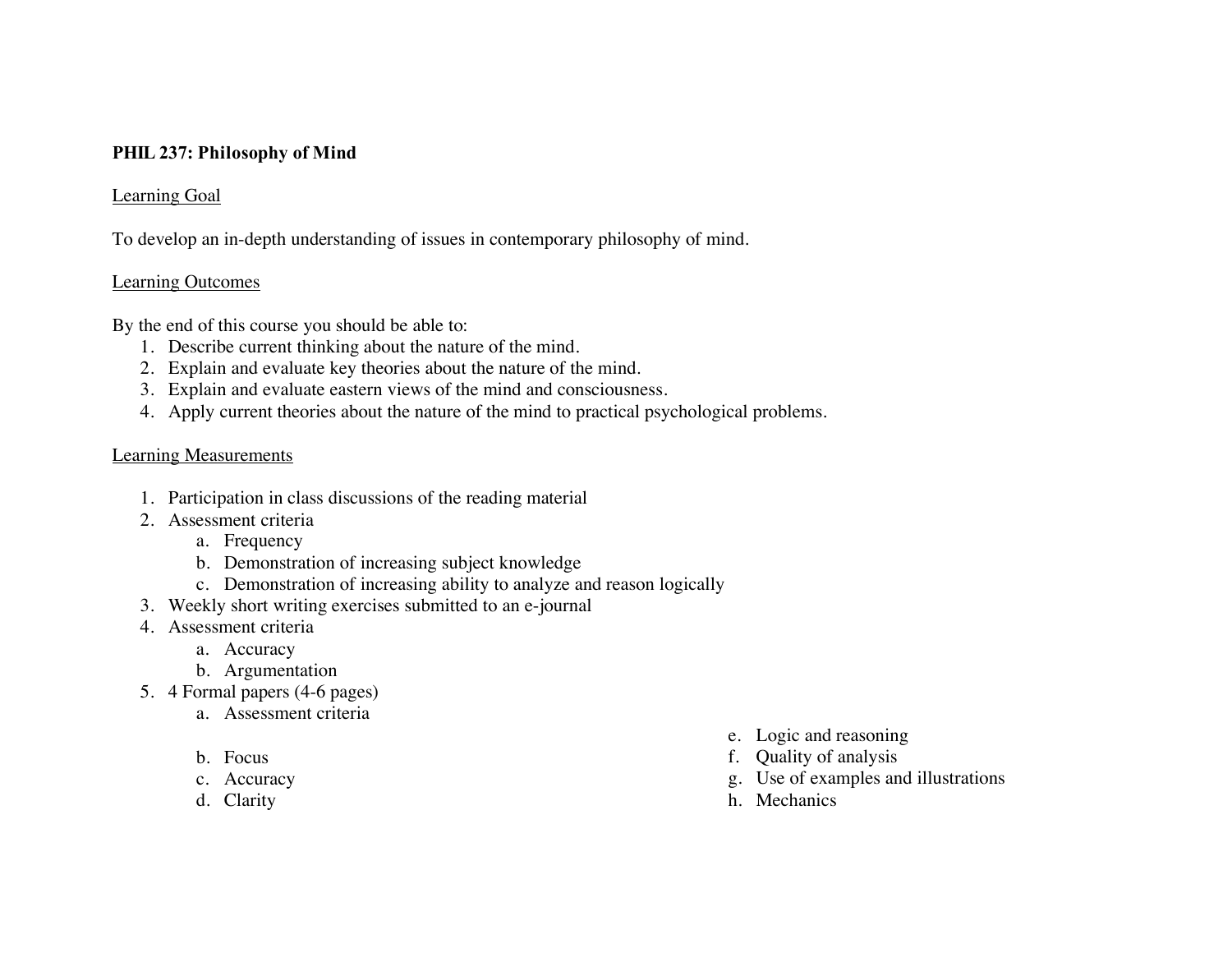## **PHIL 241: The Beginnings of Philosophy: Plato and Aristotle\***

#### Learning Goal

To achieve an in-depth understanding of philosophical issues and ideas discussed by ancient Greek thinkers.

#### Learning Outcomes

By the end of this course, you should be able to:

- 1. Describe philosophical issues discussed by ancient Greek philosophers;
- 2. Explain their ideas and positions; and
- 3. Compare and critically evaluate their philosophical theories

- 1. Class discussions of the reading material led by the professor and students. Student discussion leaders are to be evaluated according to the following: Criteria:
- 
- 
- a. Understanding examples a canonical control of questions (clarity, relevance, degree of  $\alpha$ b. Accuracy difficulty, etc.)
	- d. Focus
	- e. Leadership skills and strength

- 2. Review Sessions before each exam.
- a. Student-teams assigned by the professor.
- b. Task: to outline and discuss answers to a set of review questions designed by the professor.
- 3. X number of exams, each worth Y% of the final grade:
- 
- 
- 4. Assessment Criteria
	- a. Accuracy c. Focus e. Understanding b. Clarity d. Argument f. Organization
- a. In class c. Essay-style
- b. Open book d. Answers to selected review questions on exams
	-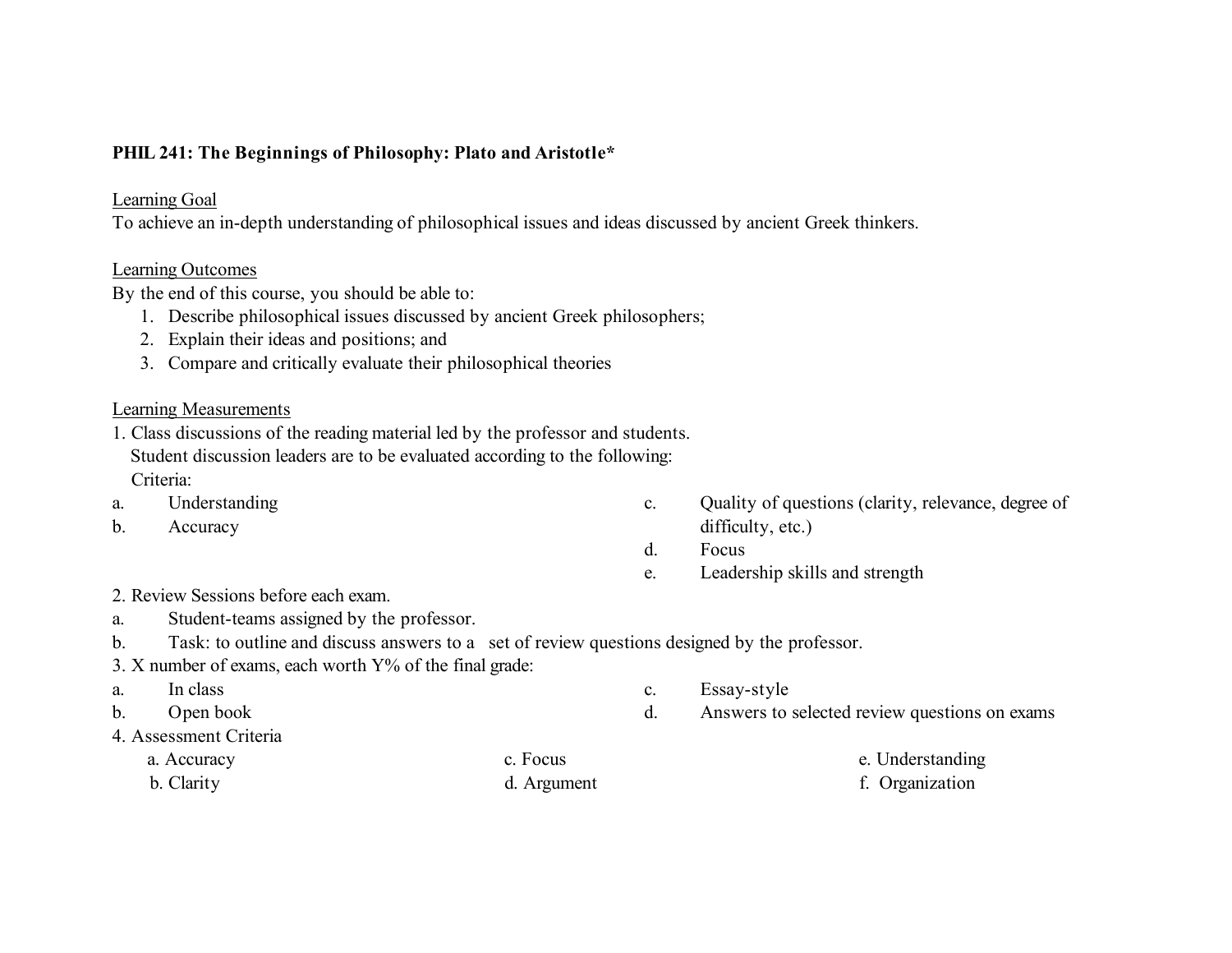g.Completeness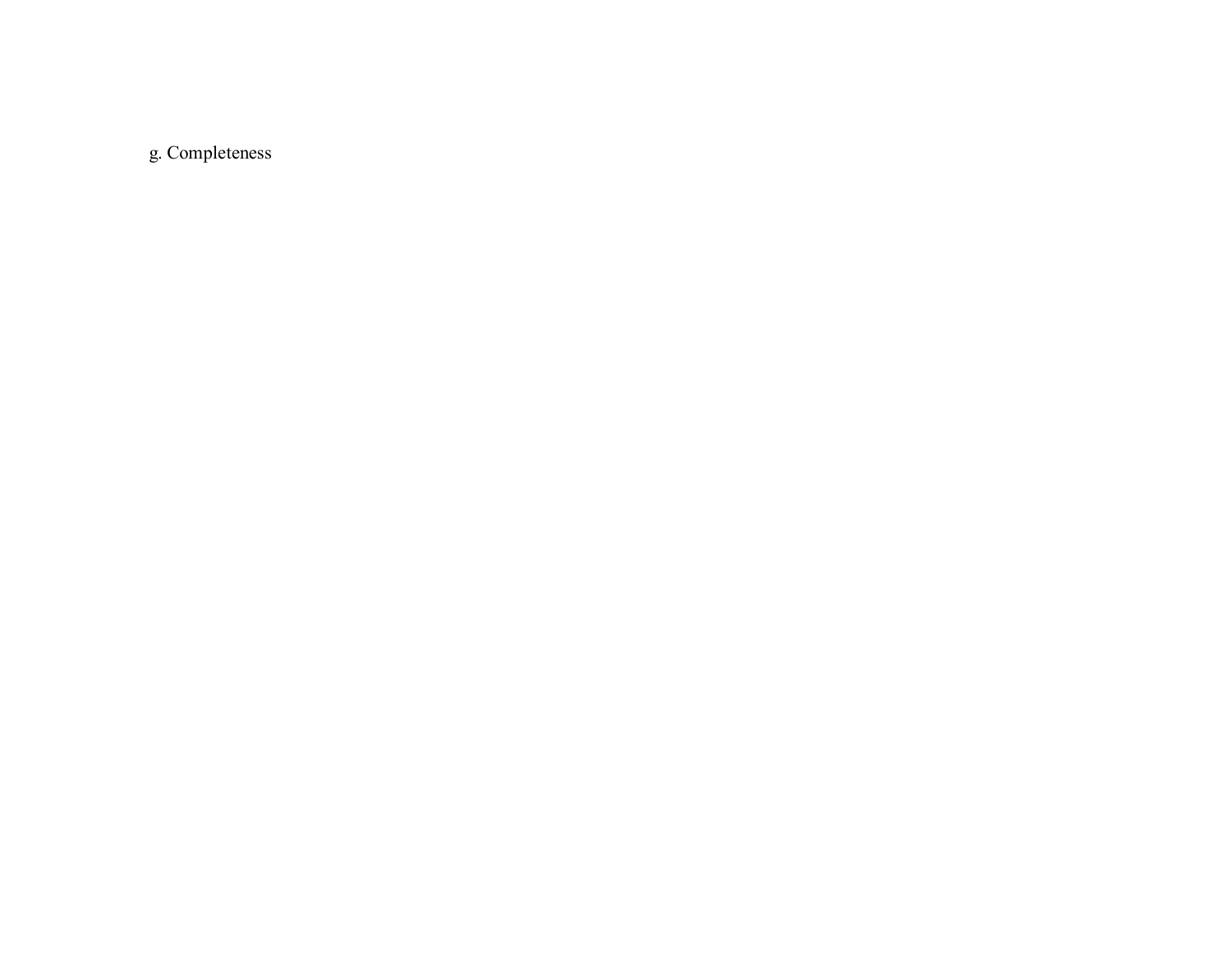## **PHIL 242: Making of the Modern Mind\***

#### Learning Goal

Knowledge of the main problems and positions in modern philosophy (as instanced in the philosophers selected for the course).

#### Learning Outcomes

By the end of this course, you should be able to:

- 1. Describe the problems and positions of each of the philosophers covered in this course;
- 2. Explain the meaning of their philosophical concepts; and
- 3. Compare or evaluate their different philosophical positions.

#### Learning Measurements

- • In-class discussions of the assigned readings led by the professor.
	- o Task: To compare and evaluate the different philosophers by discussing their key differences and similarities.
- • Summaries of the reading selections for each philosopher.
	- o Task: To formulate in your own words the philosophical problems, positions, and concepts in each reading selection.
- Final paper comparing any two philosophers.
- Assessment criteria for all writing assignments
- o Accuracy o Organization
- o Clarity o Completeness
- 

o Focus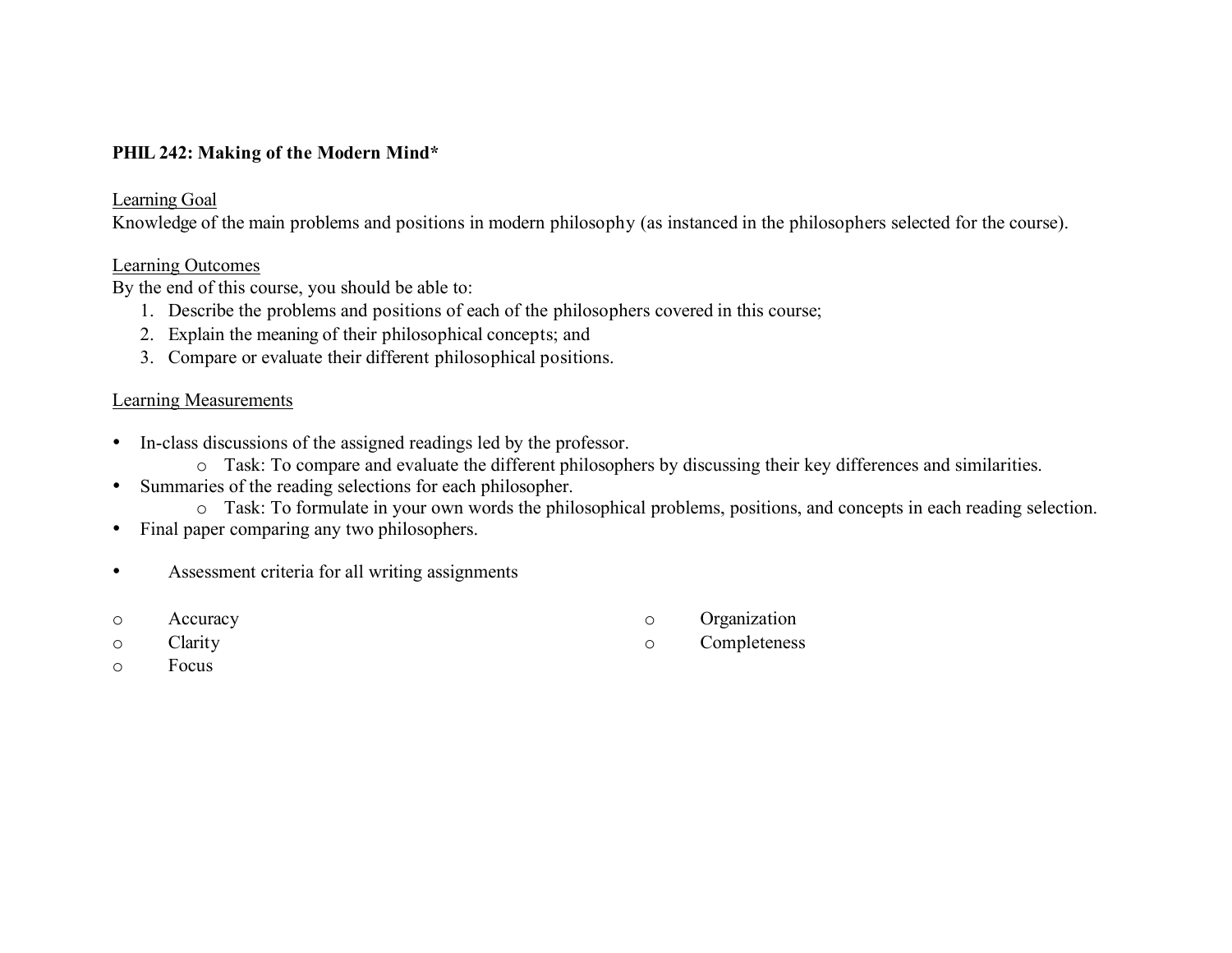## **PHIL 243: Mind, Politics, and Society: 19th-century Philosophy\***

#### Learning Goal

 Knowledge of the main problems and positions in nineteenth-century philosophy (as instanced in the philosophers selected for the course).

#### Learning Outcomes

By the end of this course, you should be able to:

- 1.Describe the problems and positions of each of the philosophers covered in this course;
- 2.Explain the meaning of their philosophical concepts; and
- 3.Compare or evaluate their different philosophical positions.

- • In-class discussions of the assigned readings led by the professor.
	- o Task: To compare and evaluate the different philosophers by discussing their key differences and similarities.
- • Summaries of the reading selections for each philosopher.
	- o Task: To formulate in your own words the philosophical problems, positions, and concepts in each reading selection.
- Final paper comparing any two philosophers.
- Assessment criteria
	-
	-
	- o Focus
	- o Accuracy o Organization
	- o Clarity o Completeness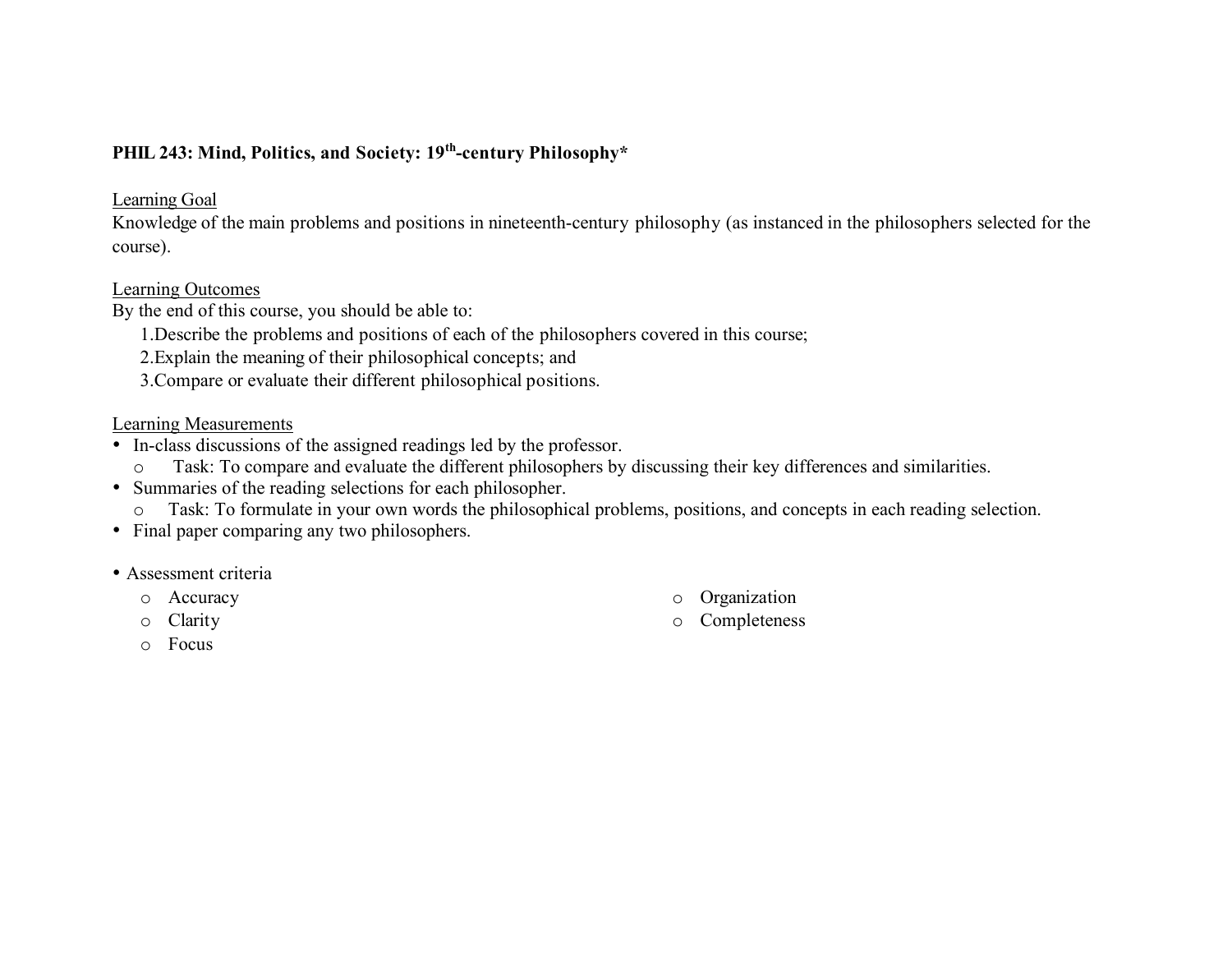## **PHIL 244: Contemporary Philosophy\***

#### Learning Goal

Knowledge of the main problems and positions in contemporary philosophy (as instanced in the philosophers selected for course).

#### Learning Outcomes

By the end of this course, you should be able to:

- 1. Describe the problems and positions of each of the philosophers covered in this course;
- 2. Explain the meaning of their philosophical concepts; and
- 3. Compare or evaluate their different philosophical positions.

- In-class discussions of the assigned readings led by the professor.
- Student-led review sessions.
	- o Task: To compare and evaluate the different philosophers by discussing their key differences and similarities.
- • Summaries of the reading selections for each philosopher.
	- o Task: To formulate in your own words the philosophical problems, positions, and concepts in each reading selection.
- Final paper comparing any two philosophers.
- Assessment criteria
	-
	-
	- o Focus
	- o Accuracy o Organization
	- o Clarity **o Completeness o Completeness**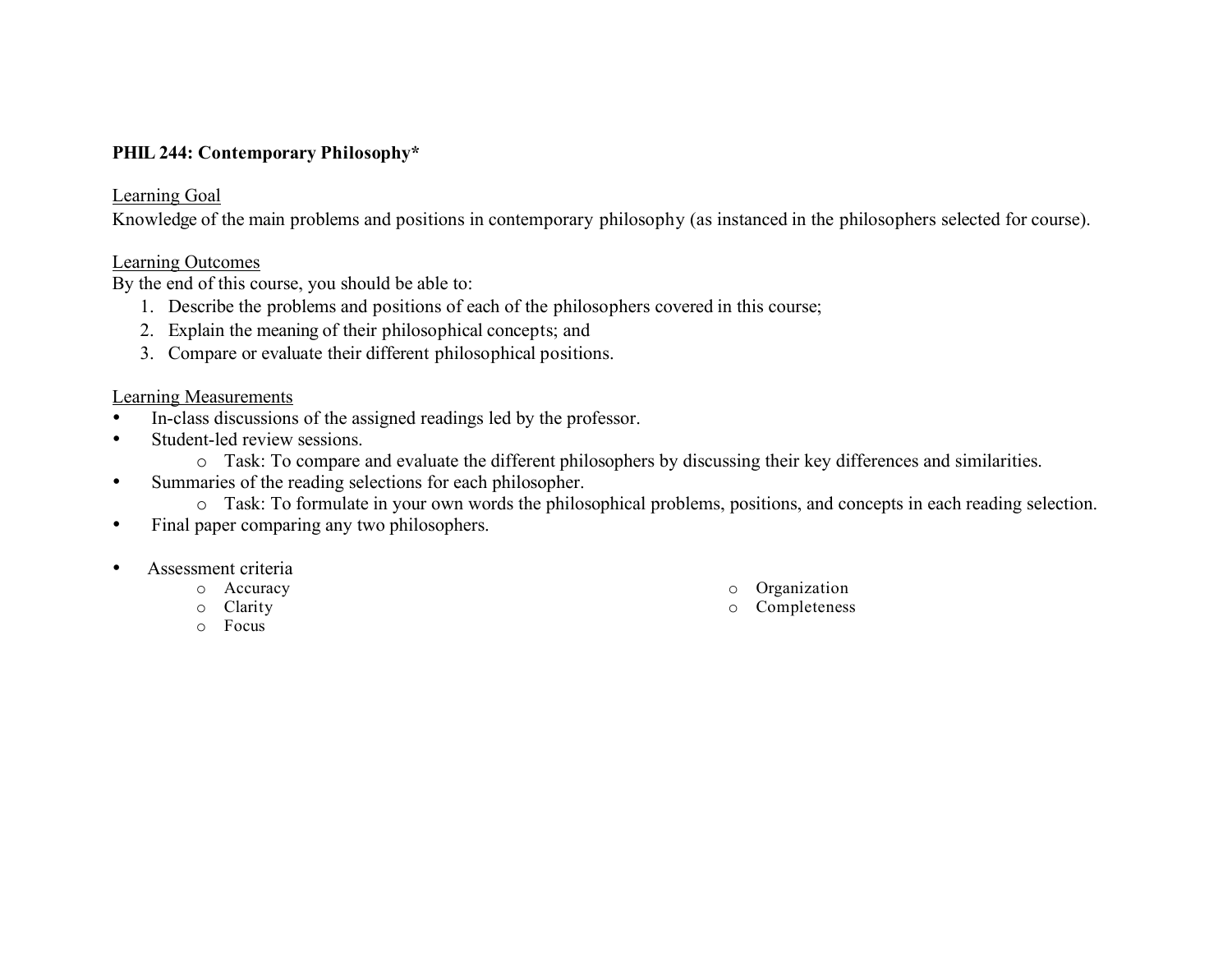#### **PHIL 245: Existentialism\***

#### Learning Goal

Knowledge of the main problems and positions in existentialism (as instanced in the existentialists selected for course).

#### Learning Outcomes

By the end of this course, you should be able to:

- 1. Describe the main problems and positions in existentialism;
- 2. Explain the meaning of the philosophical concepts in different existentialist positions;
- 3. Compare and evaluate the different existentialist positions.

- In-class discussions of the assigned readings led by the professor.
- • Student-led review sessions.
	- o Task: To compare different positions on a problem in existentialism..
- Student presentations
	- o Task: To present and analyze a literary piece in terms of its existentialist themes.
- Final paper on an existential theme.
- Assessment criteria
	- o Accuracy
	- o Clarity
	- o Focus
	- o Organization
	- o Completeness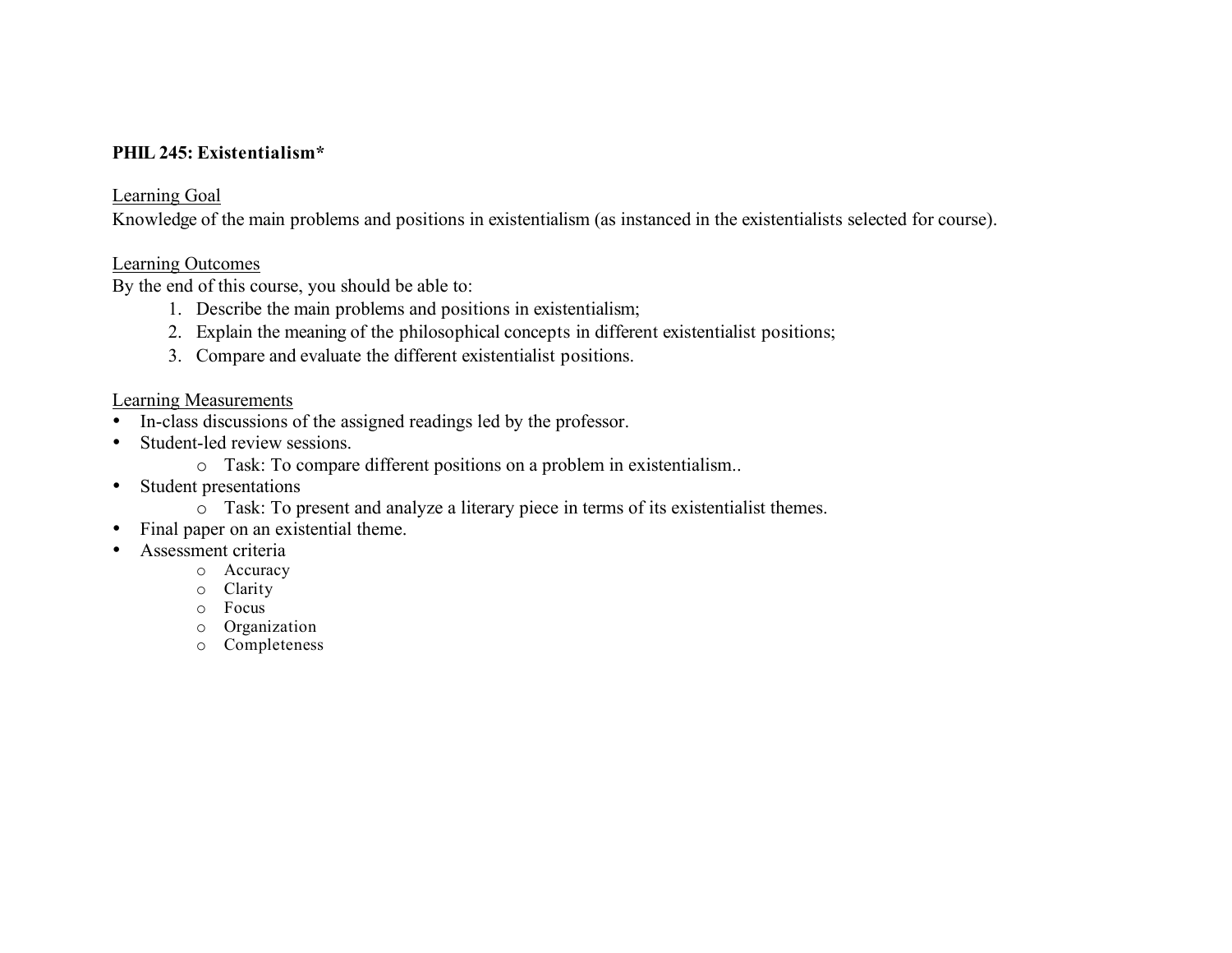## **PHIL 246: American Pragmatism**

#### Learning Goal

Basic knowledge of theoretical frameworks and themes of classic and contemporary American Pragmatism.

#### Learning Outcomes

- 1. Ability to explain and analyze the theoretical approaches of selected central figures in American Pragmatism.
- 2. Ability to explain and analyze central philosophical concepts that constitute American Pragmatism, including community, democracy, individualism, knowledge, and pragmatism.
- 3. Ability to evaluate claims, issues and arguments, and identify mistakes in reasoning
- 4. Ability to accurately and fluently use and apply core theoretical frameworks and concepts

- 1. Readings summaries measure ability to identify, comprehend, and summarize key philosophical concepts and arguments made by an author.
- 2. Tests measure ability to identify and comprehend philosophical concepts and ability to provide critical assessment of arguments.
- 3. Papers measure ability to compare and contrast differing theoretical frameworks, and ability to summarize, critically evaluate, and construct arguments.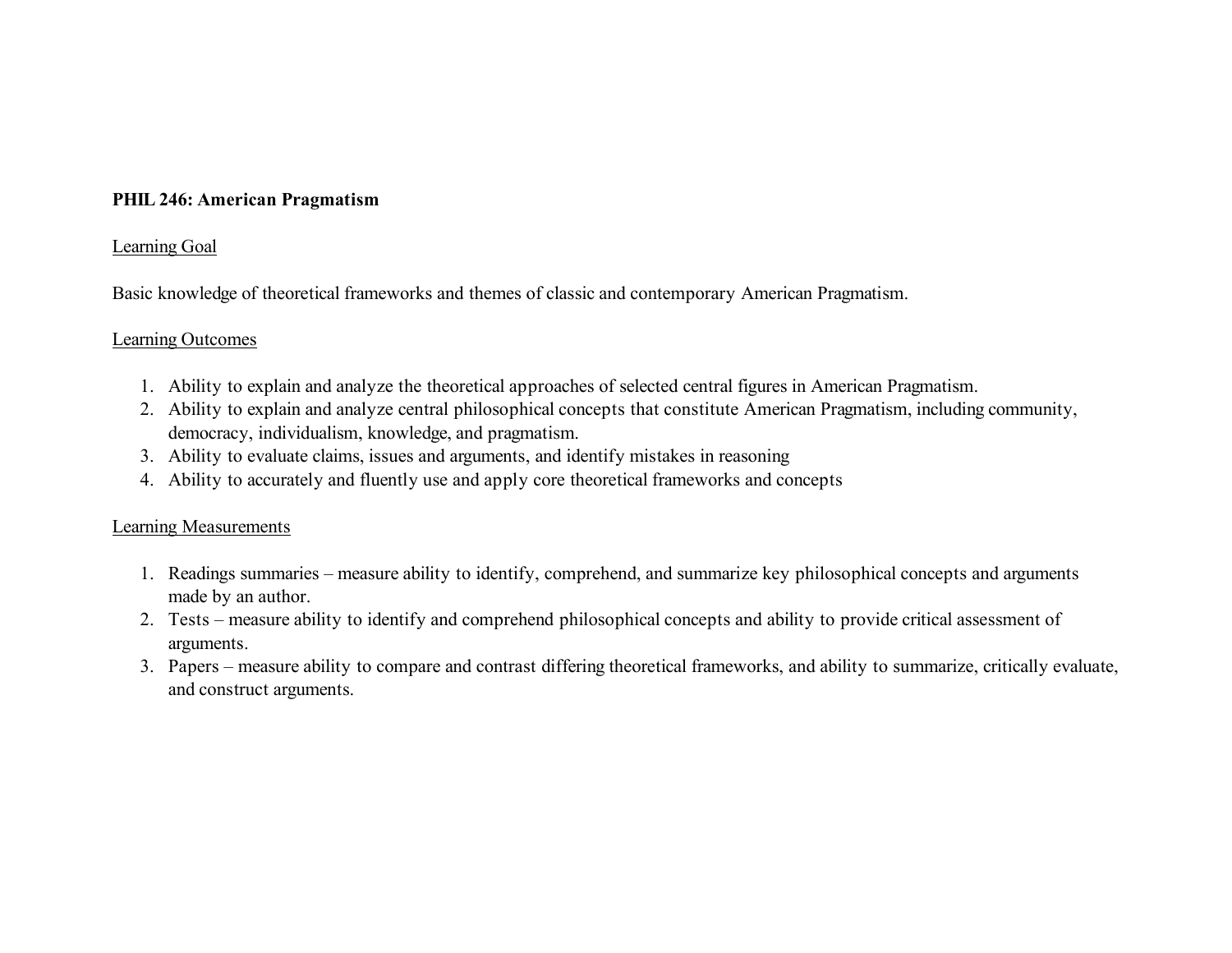#### **PHIL 332: Law and Philosophy**

## Learning Goal

Knowledge of the philosophical concepts, principles and theories concerning law.

## Learning Outcomes

- 1. Ability to explain, analyze and compare classical, modern, feminist, and postmodern theories of law in depth.
- 2. Ability to apply philosophical concepts, principles, and theories in the analysis of actual court law and cases.

- 1. Presentations of legal cases
- 2. Three papers